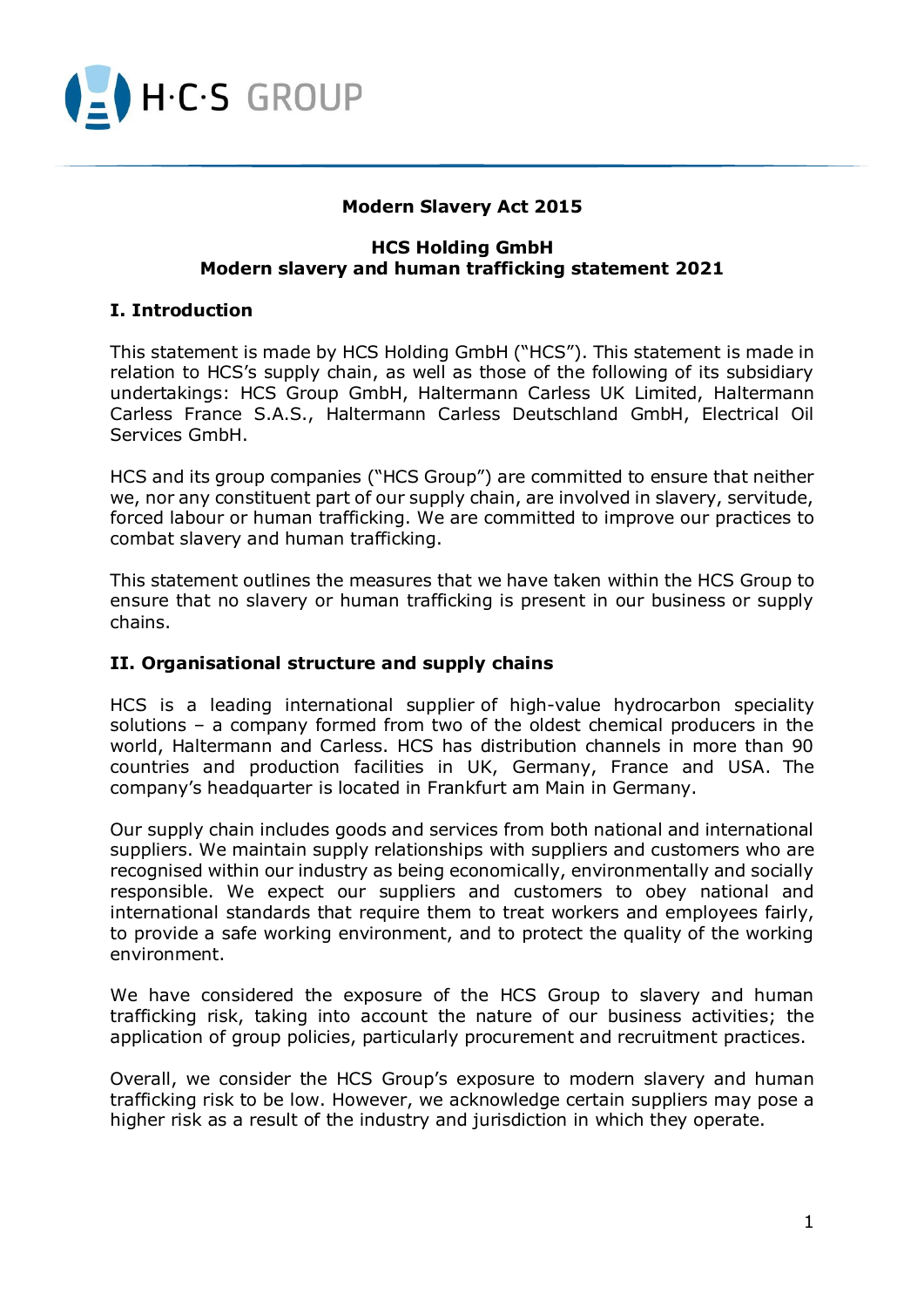

# **III. Policies and procedures**

We are committed to ensuring that there is no modern slavery or human trafficking in our supply chains or in any part of our business. Our commitment to human rights, including our position on forced labour, involuntary labour, child labour, and human trafficking, is outlined in our Code of Conduct, Anti-slavery and Human Trafficking Policy as well as in our Procurement Policy and general terms and conditions.

Within the Group, the HCS Code of Conduct provides important guidelines for HCS's interactions with customers, suppliers and other business partners and one another. The HCS Code of Conduct was updated at the beginning of 2020.

Our Anti-slavery and Human Trafficking Policy demonstrate our commitment to acting ethically and with integrity in all our business relationships and to implementing and enforcing effective systems and controls to ensure slavery and human trafficking are not taking place anywhere in our supply chains.

In addition, our activities are guided by the ten principles of the UN Global Compact, which are incorporated in our Procurement Policy.

We have implemented a group wide whistle blowing procedure, which expressly encourages employees to disclose information relating to suspected incidents of slavery, servitude, forced or compulsory labour or human trafficking at work. We have promoted the use of this channel across the Group, without fear or retaliation.

# **IV. Due diligence and monitoring processes**

We intend to build up a supply chain compliance programme to ensure all of our suppliers are aware of our code of conduct principles and Anti-slavery and Human Trafficking Policy. In this context, we have implemented a Code of Conduct for Business Partners and a questionnaire for business partners. The questionnaire monitors compliance with the same principles outlined in our Code of Conduct and we have been communicating the changes to the relevant business partners, following our risk-based approach.

# **V. Risk assessment and measuring effectiveness**

During the last reporting year, we have formalised our risk-based approach, and we are carrying out an assessment on all high and medium feedstock and component suppliers. In addition, we have provided education to all staff in supply chain and procurement related roles. Moreover, we intend to include a statement in all our business development submissions that we are compliant with the Modern Slavery Act and therefore further demonstrating our commitment to abolishing modern slavery.

We have started and will continue to cover our risk-based approach. In the last year we have also started covering logistics providers and will keep continuing to